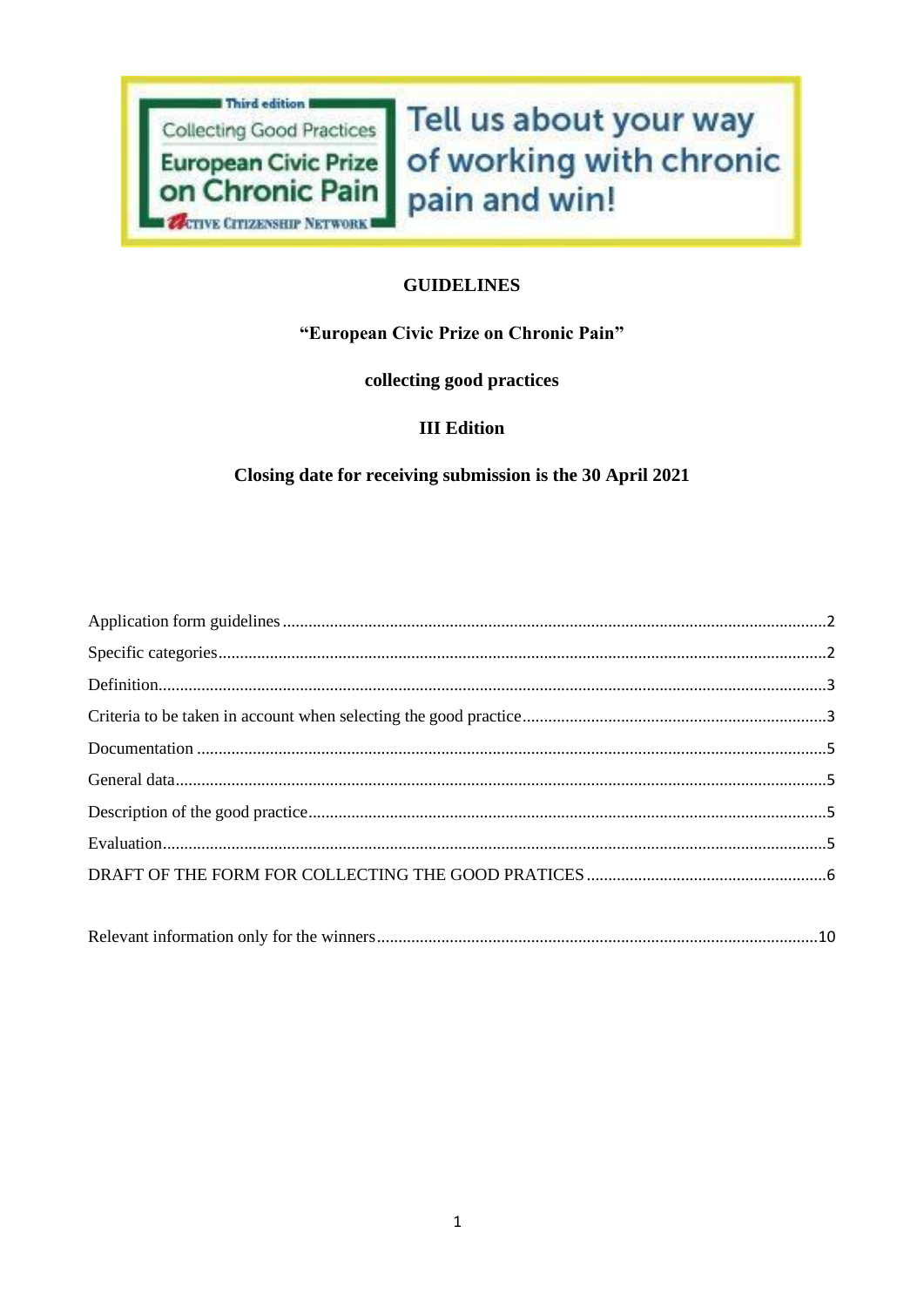### <span id="page-1-0"></span>**Application form guidelines**

The application must be submitted on word form or ON LINE, in English, no later than the deadline for submitting applications referred to in the Call for Proposals.

The application is available on the ACN website, please **[CLICK HERE](http://www.activecitizenship.net/patients-rights/projects/332-european-civic-prize-on-chronic-pain-collecting-good-practices-iii-edition-2020-2021.html)**.

You should identify and give details of an initiative that you/your organization has experienced or that you know about in your country and that meets the below criteria.

You may submit as many entries as you wish, filling out a form for each good practice.

Consider the following as you decide which project to submit:

## <span id="page-1-1"></span>**Specific categories:**

Good practices can be very diverse: Information/Awareness Raising Campaign; newly innovative Action Programme in Pain Management implemented in a hospital/clinic; Advocacy/Policy making, activities related to E-Health (including mHealth) in Pain Management; a Research Project; a new delivery service approach/method; a new tool/instrument/guideline; a Training, an Intervention; a Prevention Activity (i.e. a new screening for an early diagnosis on Chronic Pain; a crosscutting initiative to better identify the burden on pain in different public policy ("Health in All Policies"), etc.

Exceptionally, for this edition, the Award recognizes outstanding initiatives that have been put in place/modified/updated to face and mitigate the COVID – 19 pandemic consequences on chronic pain patients life and related healthcare services.

What counts is that the good practice should demonstrate one or more of the following:

#### • **Patients Empowerment**

Good practices concerning providing information, creating information campaigns, supporting and capacity – building for individual patients with chronic pain, as well as their relatives, including social, psychological and other impacts. This also includes partnerships between patients' organizations and stakeholders (health professionals, public institutions, media, healthcare industry, etc.).

• **Innovation**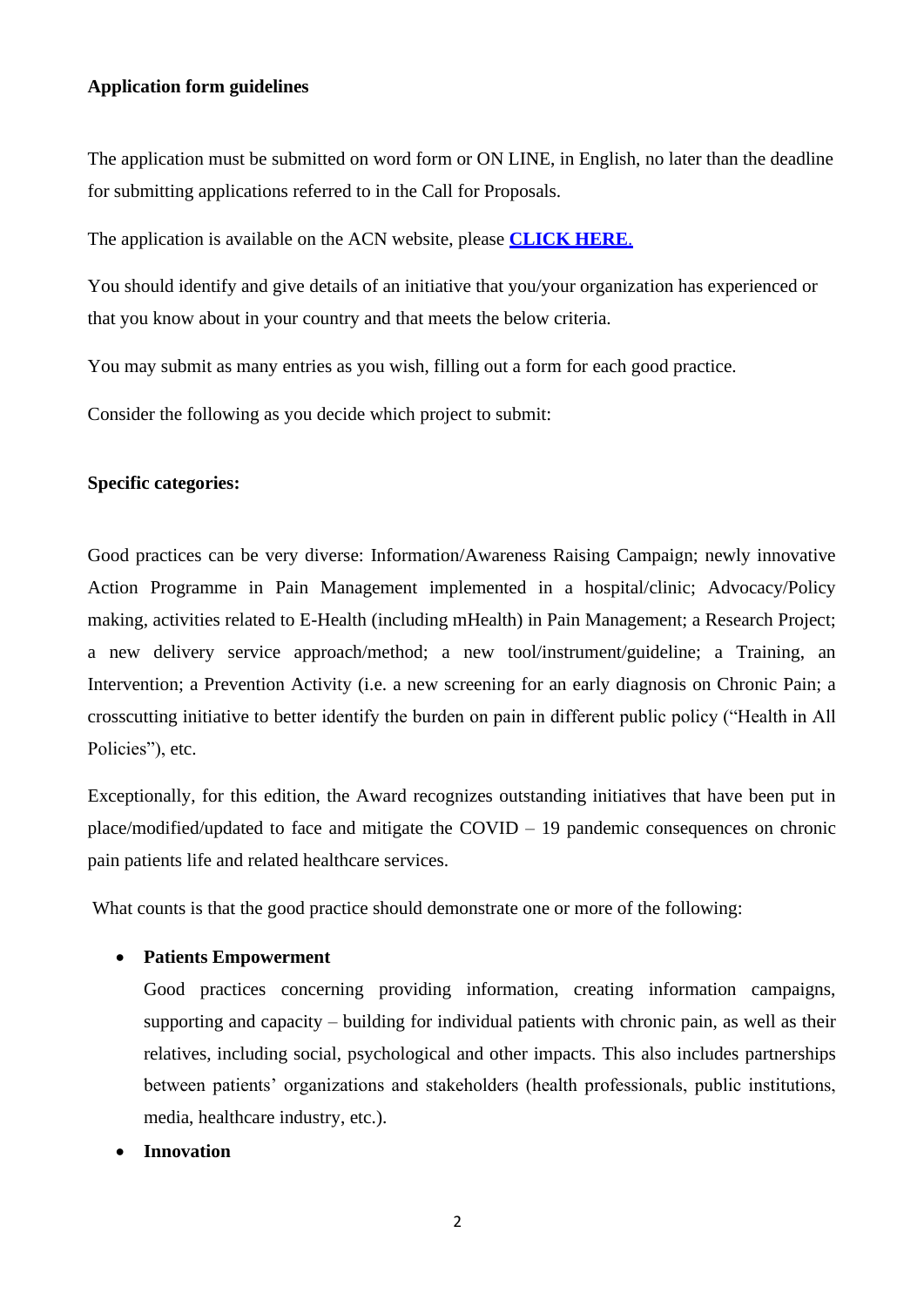Good practices concerning laws, technologies, apps, devices, events, theatrical performances etc.

## • **Clinical Practices**

Good practices concerning pain management (prevention, diagnosis, treatment and monitoring) dedicated units, therapeutic pathways, clinical records, ways of measuring pain, etc. it will be especially valuable if these involve patients<sup>1</sup>.

# • **Professional Education**

Undergraduate and postgraduate education for healthcare professionals, training courses in the hospitals/clinic, updating general practitioners etc.

These categories are based on the Pain Patient Pathway Recommendations developed and subscribed by 21 civic patients' organizations dealing with chronic pain<sup>2</sup>.

## <span id="page-2-0"></span>**Definition**:

*What is a good practice*?

Good Practices are actions whose very nature has a positive impact on the quality of services, the protection of citizens' rights, the promotion of civic participation and the enhancement of human resources. They are very successful initiatives aimed at improving the efficiency (cost) and the effectiveness (as a way to meet, in an appropriate manner, the needs and expectations of citizens) of the management and provision of services<sup>3</sup>.

# <span id="page-2-1"></span>**Criteria to be taken in account when selecting the good practice:**

In order to be considered a Good Practice, the identified initiative must be concluded or be ongoing and must meet, as much as possible, the following criteria.

Keep in mind: the best practice that meets the majority of the below criteria will have more chances to be selected by the Jury.

# • **Reproducibility/Transferability**:

<sup>&</sup>lt;sup>1</sup> Patients participation means involvement of the patient in decision making of expressing opinions about different treatments, methods, therapeutic pathways etc. which includes sharing information, feelings and signs and accepting health team instructions.

<sup>2</sup><http://activecitizenship.net/patients-rights/projects/87-pain-patient-pathway-recommendations.html>

<sup>&</sup>lt;sup>3</sup> To know more on our policy on good practice: https[://www.cittadinanzattiva.it/approfondimenti/attivismo](http://www.cittadinanzattiva.it/approfondimenti/attivismo-)civico/cittadinanza-dimpresa/4972-good-practice-the-policy-of-cittadinanzattiva.html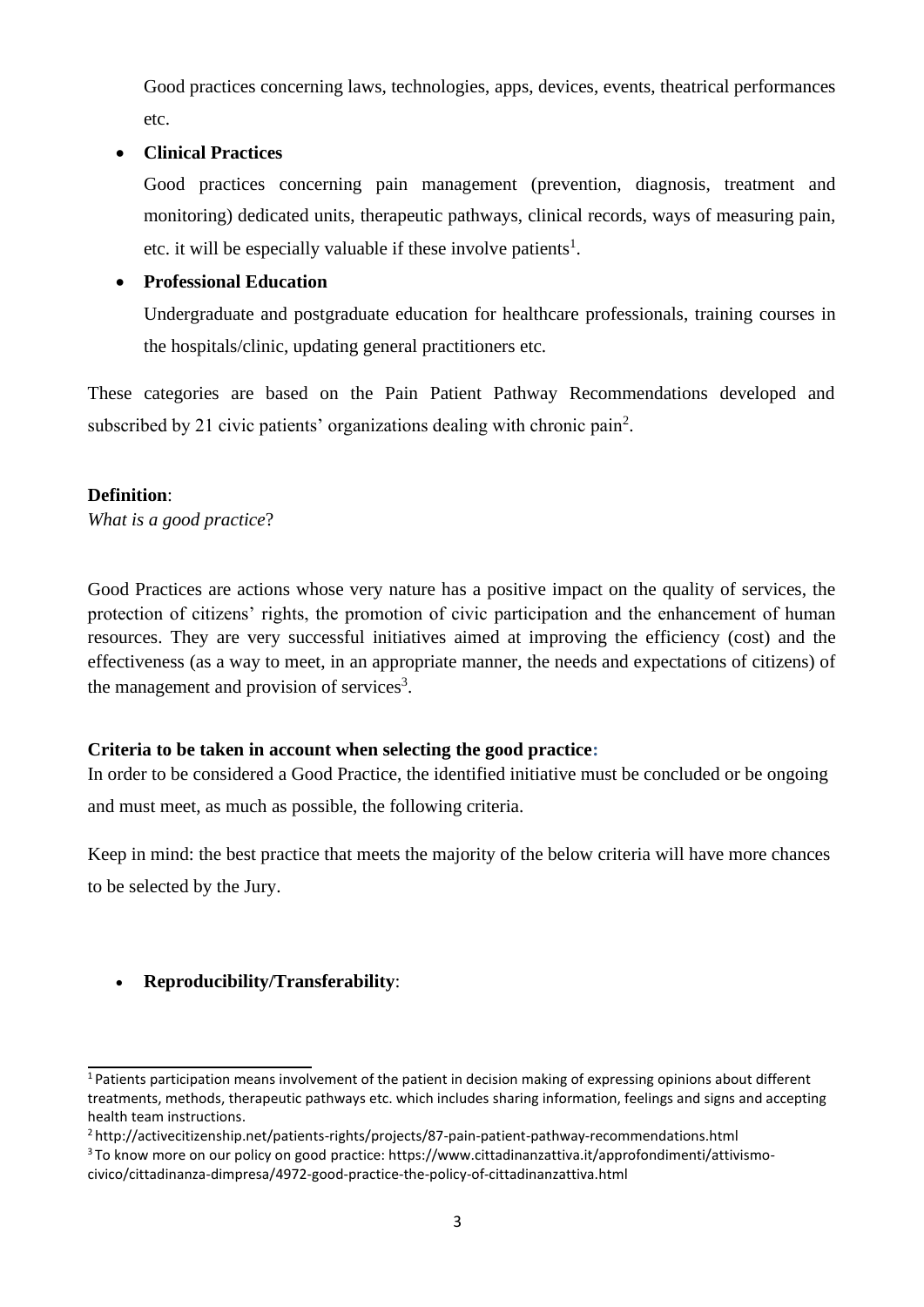**→What it is**? possibility to transfer results to other contexts/settings/countries (overcomes legal and other barriers; developed communication strategy to disseminate the results; already transferred or shown adaptability).

→**What it isn't?** Cases where the conditions that make the initiative possible are exceptional.

## • **Innovativeness:**

**→What it is?** The capacity of producing new solutions.

→ **What it isn't?** The mere application of an existing guideline, regulation or law. However, an example of a good practice could be where an existing guideline, etc. is applied in a particular innovative way.

## • **Added Value:**

**→What it is?** The capacity of the identified practice to produce a greater impact on the situation.

→**What it isn't?** The practice doesn't bring any significant change to the situation.

### • **Appropriateness:**

→**What it is?** A practice enabling an efficient and effective management of an issue.

→**What it isn't?** Example: a program of meetings between the mayor of Rome and citizens was implemented at neighborhood level in order to fill the gap between the city administration and the people. Thousands of people participated in the meetings but each one expressed their individuals demands and these were to specific, thus hindering the possibility of answering the population's general demands.

#### • **Sustainability**:

 $\rightarrow$  What it is? The ability to be maintained in the long-term with sustainable resources (economic support, staff training, sustainability strategy).

→ **What it isn't?** There is no support to continue the practice (no sustainable strategy).

#### • **Intersectoral collaboration**:

4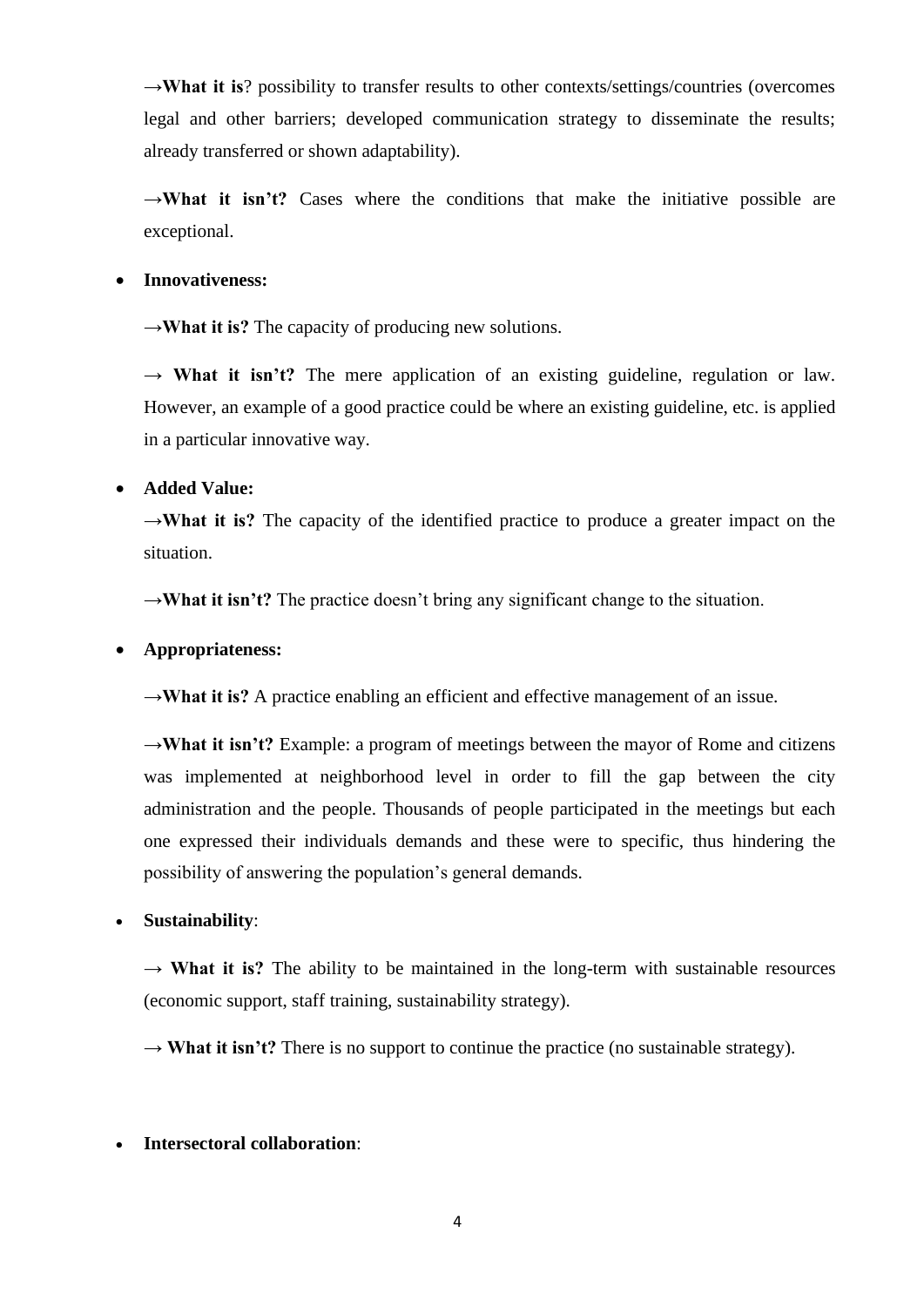→**What it is?** The ability to foster collaboration among different sectors in the field; coordination of social and health services; partnerships; etc.

→**What it isn't?** There is no multidisciplinary approach supported by appropriate stakeholders.

## • **Participation**:

**→What it is?** The inclusion of stakeholders along the whole process and ability to foster collaboration to promote empowerment of the target population.

**→What it isn't?** Evaluation and monitoring of the practice wasn't defined with the target population and families or caregivers and the main stakeholders, there was no empowerment of the participants (Example: strengthen their health literacy, ensuring the right skills, knowledge and behavior including stress management and health care).

### <span id="page-4-0"></span>**Documentation:**

It's important to take into account that in addition to the brief description of the good practice, the form will ask to provide further information needed to complete the good practice database, as showed on the attached form. Any other attachments should be emailed to: [good.practice@activecitizenship.net.](mailto:good.practice@activecitizenship.net)

#### <span id="page-4-1"></span>**General data:**

You need to answer the following questions: what? (the objective of the good practice) where? (the city country) When (year) Who (civic organizations, public institutions, private bodies involved).

#### <span id="page-4-2"></span>**Description of the good practice:**

It is necessary to provide the objectives of the good practice, a description of the activities, the obstacles encountered, the factors that facilitated the process, the outcomes of the good practice and the impact on the beneficiaries, etc.

#### <span id="page-4-3"></span>**Evaluation:**

You will need to show how the good practice meets each one of the above criteria.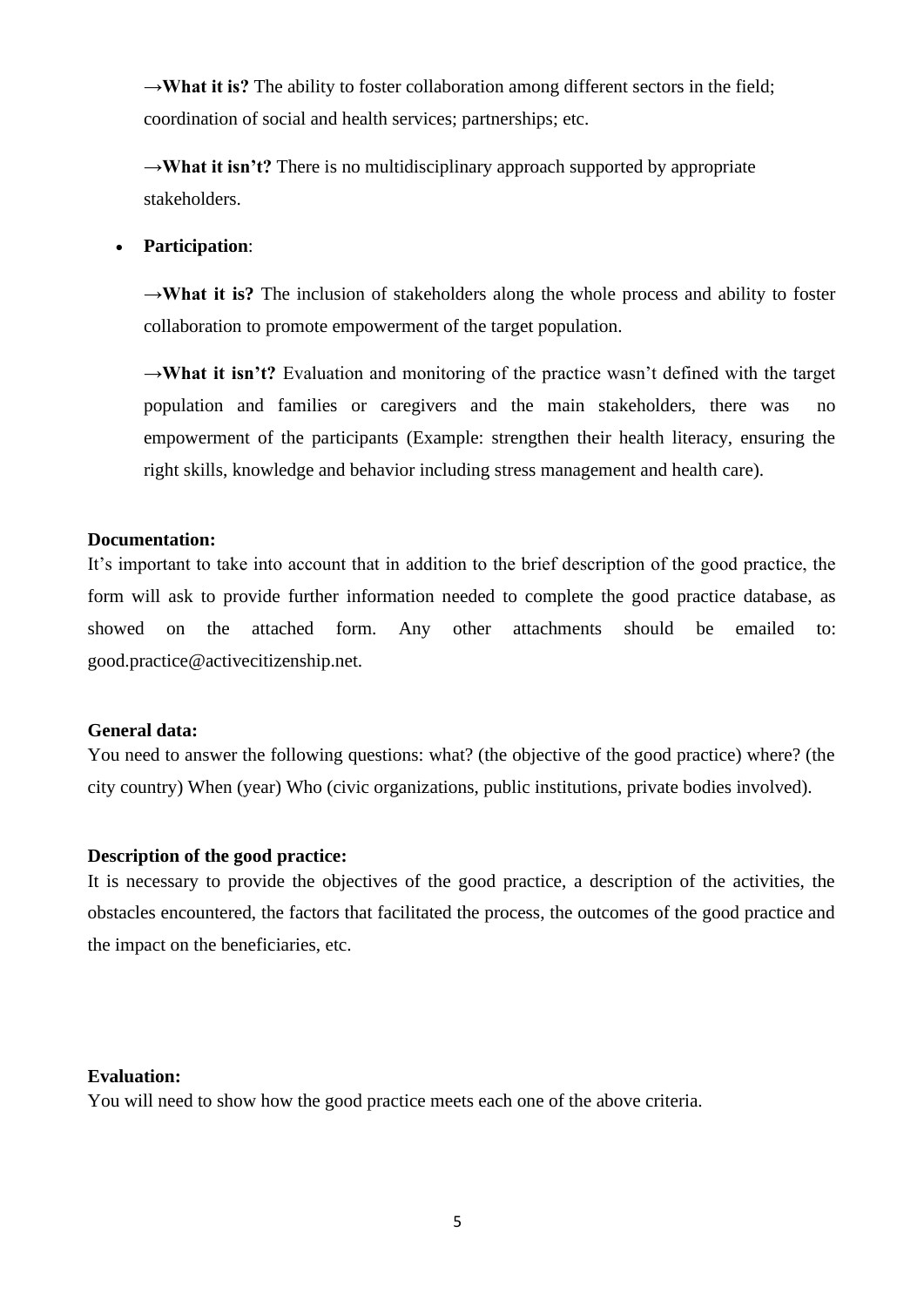Please keep in mind that *winning practices*, in order to be submitted in the European Best Practices Portal<sup>4</sup>, need to be evaluated. Winners practices can be submitted in the EU portal once the required evaluation has been completed. You will find more information on the EU evaluation process at pag.11 of this guidelines booklet.



# <span id="page-5-0"></span>**DRAFT OF THE FORM FOR COLLECTING THE GOOD PRATICES please do not complete it here but on the dedicated word form or online [HERE](http://www.activecitizenship.net/patients-rights/projects/332-european-civic-prize-on-chronic-pain-collecting-good-practices-iii-edition-2020-2021.html))**

| 1. Title of the Practice | In original language and English. Please do not use acronyms.       |
|--------------------------|---------------------------------------------------------------------|
| 2. Personal Details      | First name, surname, position, email address, institution, country, |

<sup>4</sup> https://webgate.ec.europa.eu/dyna/bp-portal/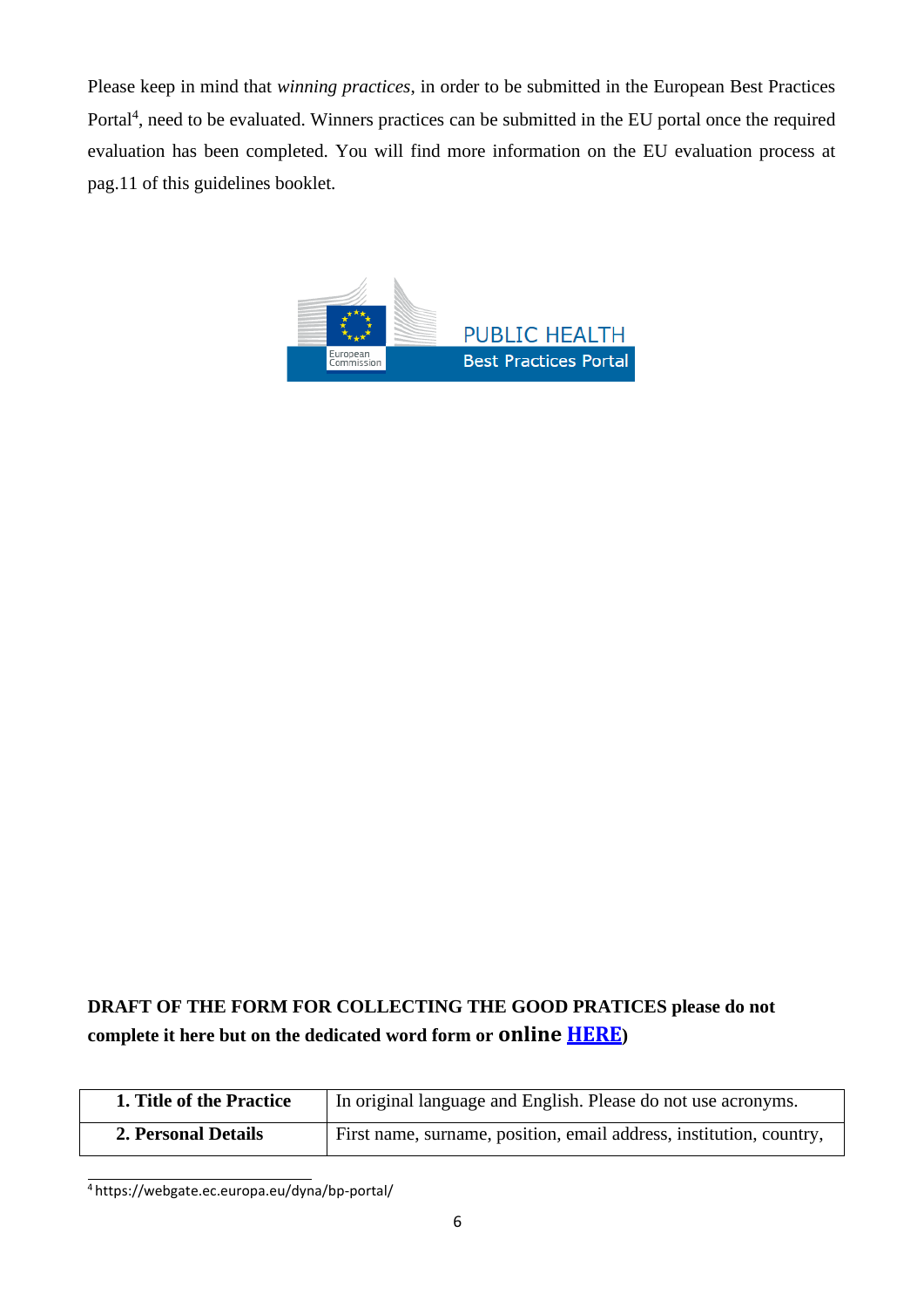|                                                      | telephone, website.                                      |  |  |
|------------------------------------------------------|----------------------------------------------------------|--|--|
| 3. Responsible Person                                | YES/NO.                                                  |  |  |
| 4. Key Words                                         | Up to 10 from the MeSH Terms <sup>5</sup> .              |  |  |
| <b>5. Geographical Scope</b>                         | International, European, National, Regional.             |  |  |
| 6. Term                                              | Start and end Date.                                      |  |  |
| 7. Evaluation<br><b>of</b><br>the<br><b>Practice</b> | YES/NO. (see the evaluation paragraph)                   |  |  |
| 8. Field of the Practice                             | Tick one box:                                            |  |  |
|                                                      | Pain cancer-related                                      |  |  |
|                                                      | Pain not cancer-related                                  |  |  |
| 9. Category                                          | Tick one box:                                            |  |  |
|                                                      | Empowerment                                              |  |  |
|                                                      | Innovation                                               |  |  |
|                                                      | <b>Clinical Practices</b>                                |  |  |
|                                                      | <b>Professional Education</b>                            |  |  |
| 10. Covid-19<br>special<br>action                    | <b>YES</b><br>N <sub>O</sub>                             |  |  |
|                                                      |                                                          |  |  |
|                                                      |                                                          |  |  |
| 11. Summary<br><sub>of</sub><br>the                  | <b>Background</b> (200 words):                           |  |  |
| <b>Practice</b>                                      | <b>Overall Goal and Specific Objectives (100 words):</b> |  |  |
| (six subheadings)                                    | The overall goal (or general objective) is the general   |  |  |
|                                                      | indication of the practice's contribution to society in  |  |  |
|                                                      | terms of its longer-term benefits. The general objective |  |  |
|                                                      | has to correlate with the different specific objectives. |  |  |
|                                                      | These are concrete statements describing what the        |  |  |
|                                                      | practice was trying to achieve in order to reach the     |  |  |
|                                                      | overall goal.                                            |  |  |
|                                                      | Indicators (100 words): Indicators are variables         |  |  |
|                                                      | measuring the performance of an action and the level to  |  |  |
|                                                      | which the set objectives are reached. Process, output    |  |  |

<sup>&</sup>lt;sup>5</sup> MeSH Terms: Medical Subject Headings is the NLM (U.S. National Library of Medicine) controlled vocabulary thesaurus used for indexing articles for PubMed. For more information, please see: https://meshb.nlm.nih.gov/search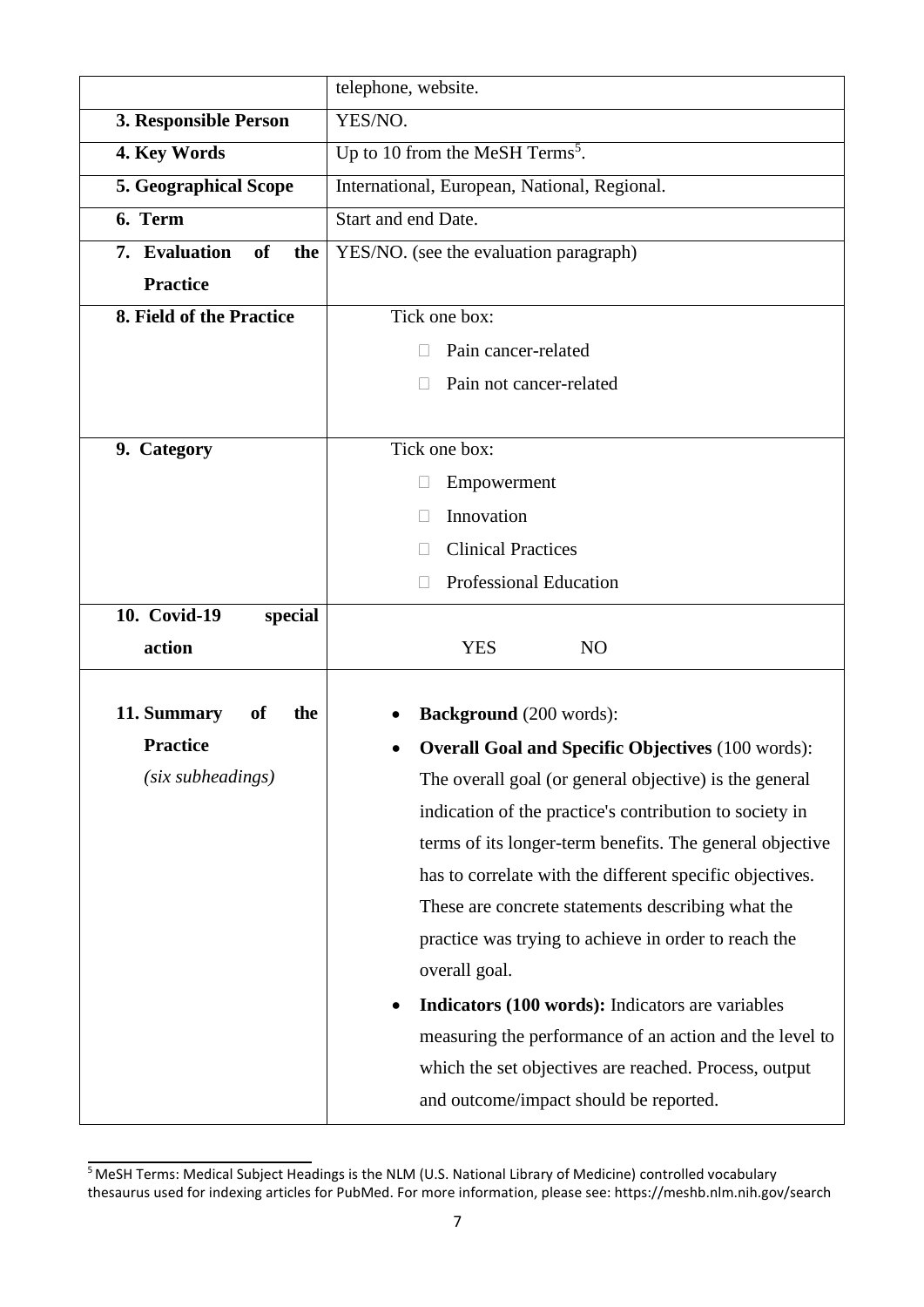|                               | <b>Target Population (100 words):</b>                            |
|-------------------------------|------------------------------------------------------------------|
|                               | The target population are persons or entities who were           |
|                               | positively affected by the action. A proper target group         |
|                               | specification provides a clear definition including              |
|                               | information about the demographic characteristics, the           |
|                               | needs and social norms with regard to the health                 |
|                               | $problem(s)$ of interest, the size (i.e., the numbers that       |
|                               | will be reached by the action), and the method to reach          |
|                               | these people were reached.                                       |
|                               | Method (200 words):                                              |
|                               | Methods should be explicitly linked to the objectives.           |
|                               | They should describe how the (specific) objectives were          |
|                               | reached, what were the essential tasks performed, e.g.           |
|                               | intervention protocol, survey methods, panel of experts,         |
|                               | training development, etc.                                       |
|                               | <b>Main Outcomes (200 words):</b>                                |
|                               | The outcomes are the changes that have occurred                  |
|                               | because of the practice i.e. when the specific objectives        |
|                               | / overall goal are reached.                                      |
| 12. Describe Evaluation       | Optional                                                         |
| (Mandatory<br>only<br>for     | (go back to question number 7)                                   |
| winning practices)            |                                                                  |
|                               |                                                                  |
| 13. Please<br>indicate<br>the | Multiple-choice:                                                 |
| <b>Health Area</b>            | Promotion and prevention                                         |
|                               | Integration of treatment management and care                     |
|                               | Rehabilitation and integration to social and work life<br>$\Box$ |
|                               | end of life and palliative care                                  |
|                               | Other (please specify)*                                          |
| 14. Type of Stakeholders      | Multiple-choice:                                                 |
| involved <sup>6</sup>         | Civic organizations                                              |
|                               | Healthcare professionals                                         |

 $\overline{6}$ Winners will be asked to send in a more detailed document on the involvement of the stakeholders (max 500 words). Please describe the involvement of the stakeholders in each part of the practice, from the design to the implementation (including the creation of ownership), evaluation, continuity/sustainability and (if applicable) transfer.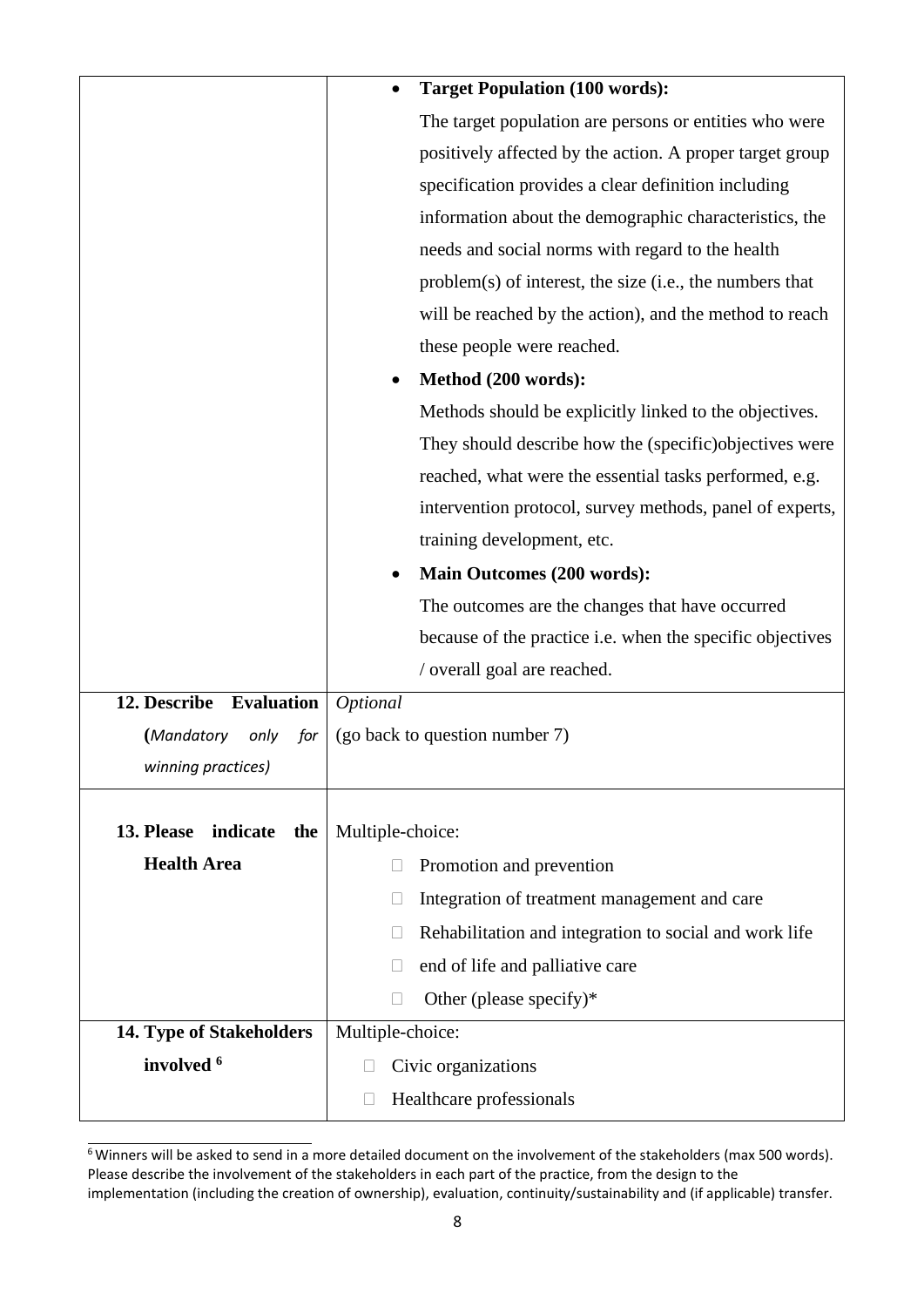|                              | Healthcare organizations (write name)<br>$\Box$                    |
|------------------------------|--------------------------------------------------------------------|
|                              | University (write name)<br>П                                       |
|                              | Other (please specify)*<br>$\Box$                                  |
| 15. Equity and Bioethical    | Please explain how equity and bioethical principles have been      |
| Principals (Mandatory        | respected throughout the practice, including during the design and |
| winning<br>only<br>for       | development phase of the practice, practice implementation,        |
| practices)                   | evaluation, documentation, and dissemination.                      |
|                              | Bioethical principles include but are not limited to:              |
|                              | Autonomy (should respect the right of individuals to make          |
|                              | their own, informed decisions, based on adequate, timely           |
|                              | information).                                                      |
|                              | Nonmaleficence (should not cause harm); beneficence                |
|                              | (should take positive steps to help others).                       |
|                              | Justice (benefits and risks should be fairly distributed).         |
| <b>16. Most</b><br>important | Multiple-choice:                                                   |
| funding source               | <b>European Funding</b><br>□                                       |
|                              | <b>National Funding</b><br>⊔                                       |
|                              | <b>Regional Funding</b><br>$\Box$                                  |
|                              | <b>Local Funding</b><br>$\Box$                                     |
|                              | Private Funding                                                    |
|                              | <b>Crowd Funding</b>                                               |
|                              |                                                                    |
|                              |                                                                    |
|                              |                                                                    |
| 17. Level<br>of              | Not considered<br>П                                                |
| transferability/<br>and      | Ready for transfer                                                 |
| or Scalability               | Already transferred<br>$\Box$                                      |
| 18. Analysis                 | Obstacles (150 words).<br>$\bullet$                                |
|                              | Means used to overcome the obstacle (150 words).                   |
|                              | Factors enabling the process (150 words).                          |
| 19. Next Steps (Mandatory    | Lessons Learned (150 words): what advice would you give            |
| only<br>for<br>winning       | to another country?                                                |
| practices)                   | Key Take aways (max. 5 lines each): What are the two take          |
|                              | away messages about your good practice that you want to            |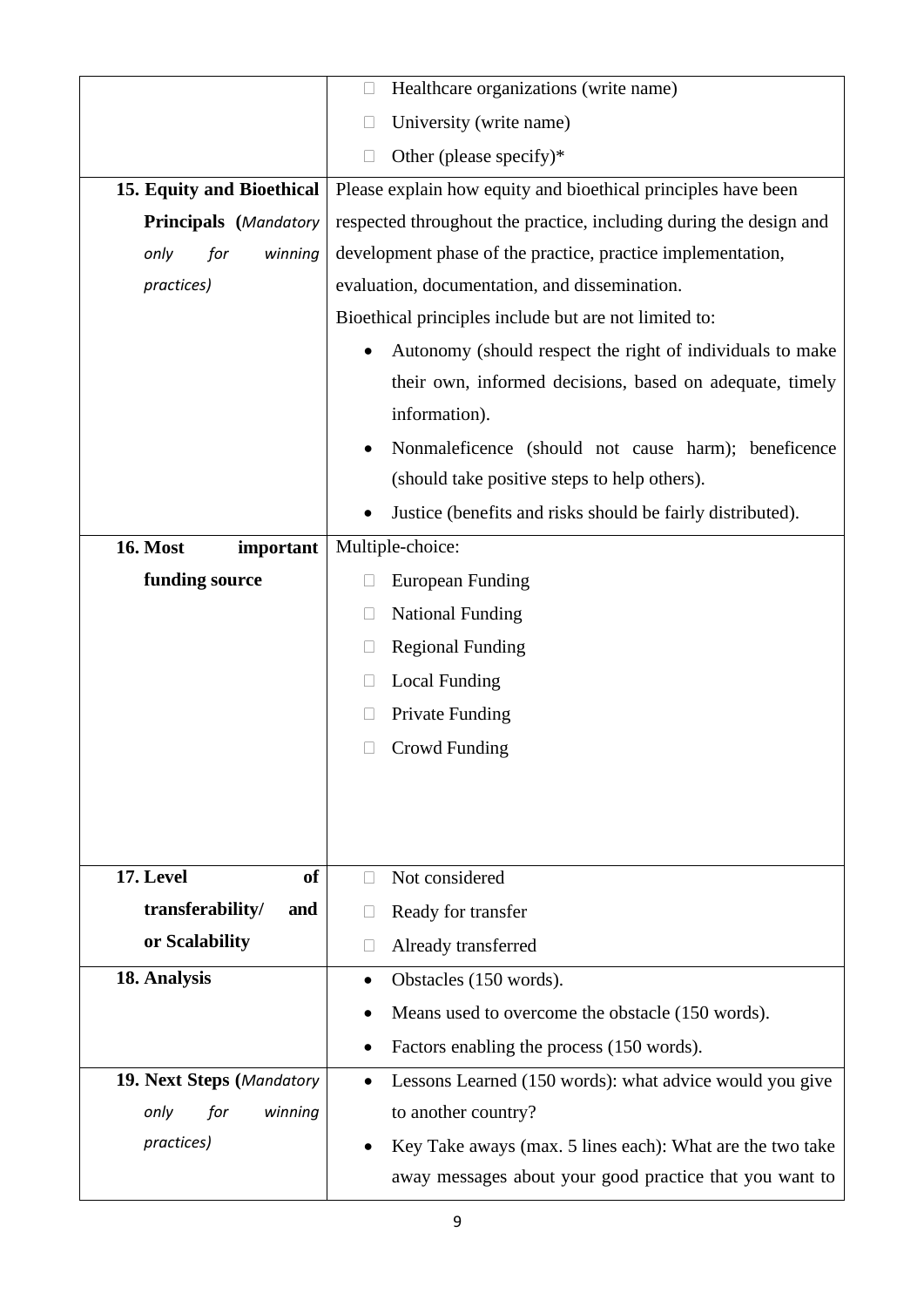|                              | convey?<br>If applicable, what are your organizations next steps for<br>$\bullet$<br>your good practice? (Max 5 lines)                                                             |
|------------------------------|------------------------------------------------------------------------------------------------------------------------------------------------------------------------------------|
| <b>20. Other Information</b> | Should you have further and relevant information not<br>mentioned in the questionnaire please write it here (max.<br>$150$ words).<br>Links to additional information are welcome. |

- In line with the Scoring of the criteria for the EU portal of best practices, the evaluators can give between 0 to 10 points for each sub-criterion, being guided by the following scale:

| <b>POINTS</b> | <b>RATING</b> | <b>DESCRIPTION</b>                                                                                           |
|---------------|---------------|--------------------------------------------------------------------------------------------------------------|
| $0-1$         | Very Poor     | The practice fails to address the criterion or cannot be judged due to missing<br>or incomplete information. |
| $2 - 3$       | Poor          | The criterion is inadequately addressed, or there are serious inherent<br>weaknesses.                        |
| $4 - 5$       | Fair          | The practice broadly addresses the criterion, but there are significant<br>weaknesses.                       |
| $6 - 7$       | Good          | The practice addresses the criterion well, but has a few shortcomings.                                       |
| $8-9$         | Very<br>Good  | The practice addresses the criterion very well, but has a few shortcomings.                                  |
| 10            | Excellent     | The practice successfully addresses all relevant aspects of the criterion. Any<br>shortcomings are minor.    |

## **Relevant information only for the winners:**

-

# <span id="page-9-0"></span>**Exclusion Criteria that need to be evaluated by winners in order to submit their practice in the EU Portal for Best Practices:**

• **Relevance**: political and strategic context (national or EU level, legislation support).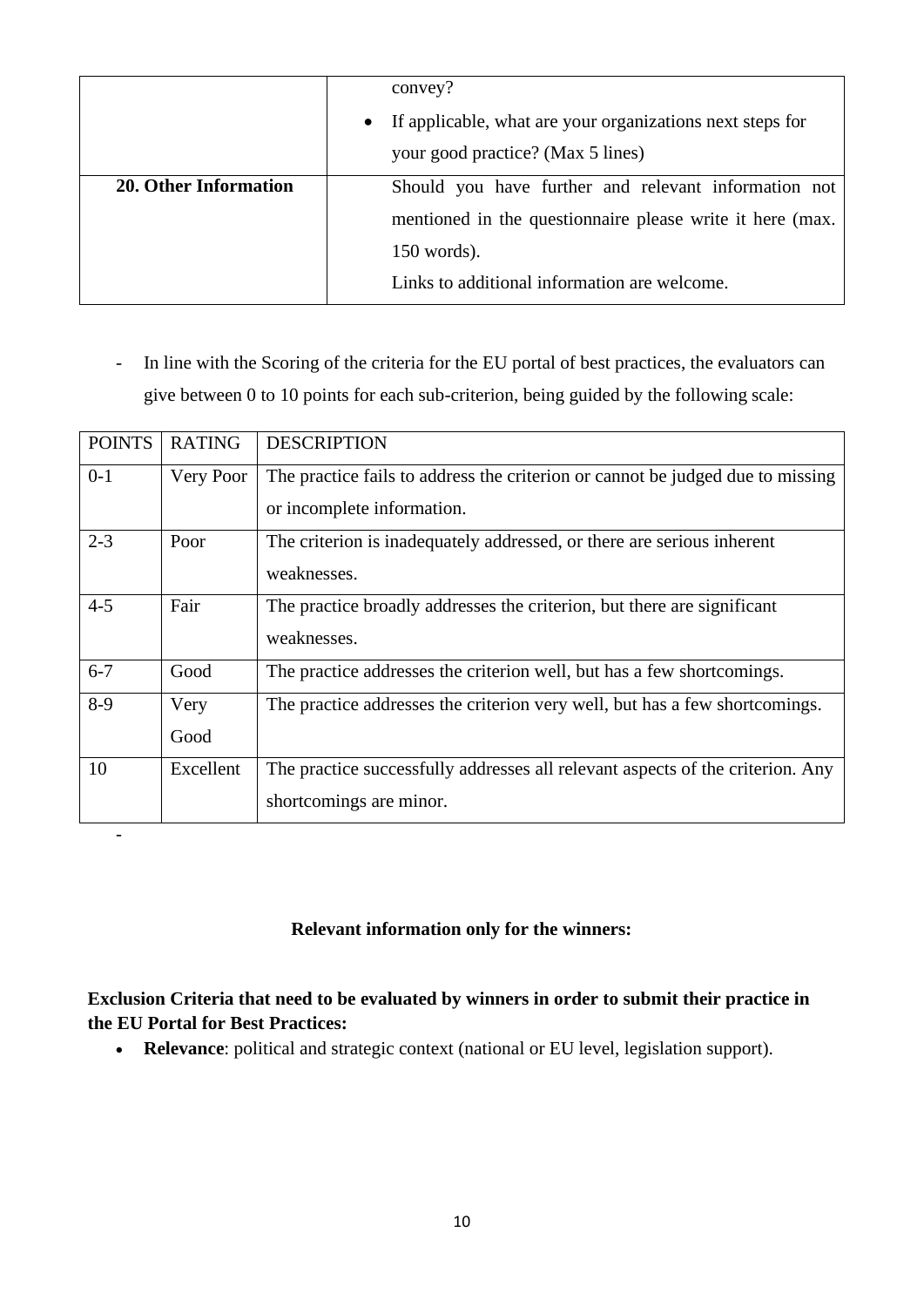This criterion refers to the political/strategic context of the practice or intervention, which needs to be clearly explained and considered. If the intervention refers to the WHO <sup>7</sup> targets on-Non Communicable Diseases, should be in line with them.

The description of the practice should include information whether it is:

- o A priority public health area or a strategy at Local/Regional level or National level or the European level.
- o Put in place to support the implementation of legislation.
- **Intervention Characteristics**: situation analysis, target population, established objectives, methodology…

A description of the practice would include:

- o The target population is clearly described (scope, inclusion and exclusion group, underlying risk factors...).
- o A detailed description of the methodology used is provided.
- $\circ$  SMART<sup>8</sup> objectives are defined and actions to take to reach them are clearly specified and easily measurable.
- o The indicators to measure the planned objectives are clearly described (process, output and outcome/impact indicators).
- o The contribution of the target population, care and health professionals (and other stakeholders as applicable) was appropriately planned, supported and resourced.
- o The practice includes an adequate estimation of the human resources, material and budget requirements in clear relation with committed tasks.
- o Information on the optimization of resources for achieving the objectives and a model of efficiency is included.
- o An evaluation process was designed and developed including elements of effectiveness and/or efficiency and/or equity including information affecting the different stakeholders involved.
- o The documentation (guidelines, protocols, etc.) supporting the practice including the bibliography is presented properly, referenced throughout the text and easily available for relevant stakeholders (e.g. health professionals) and the target population.

<sup>7</sup>https[://www.who.int/nmh/ncd-tools/definition-targets/en/](http://www.who.int/nmh/ncd-tools/definition-targets/en/)

<sup>8</sup> SMART: Specific, Measurable, Assignable, Realistic, Time-related.